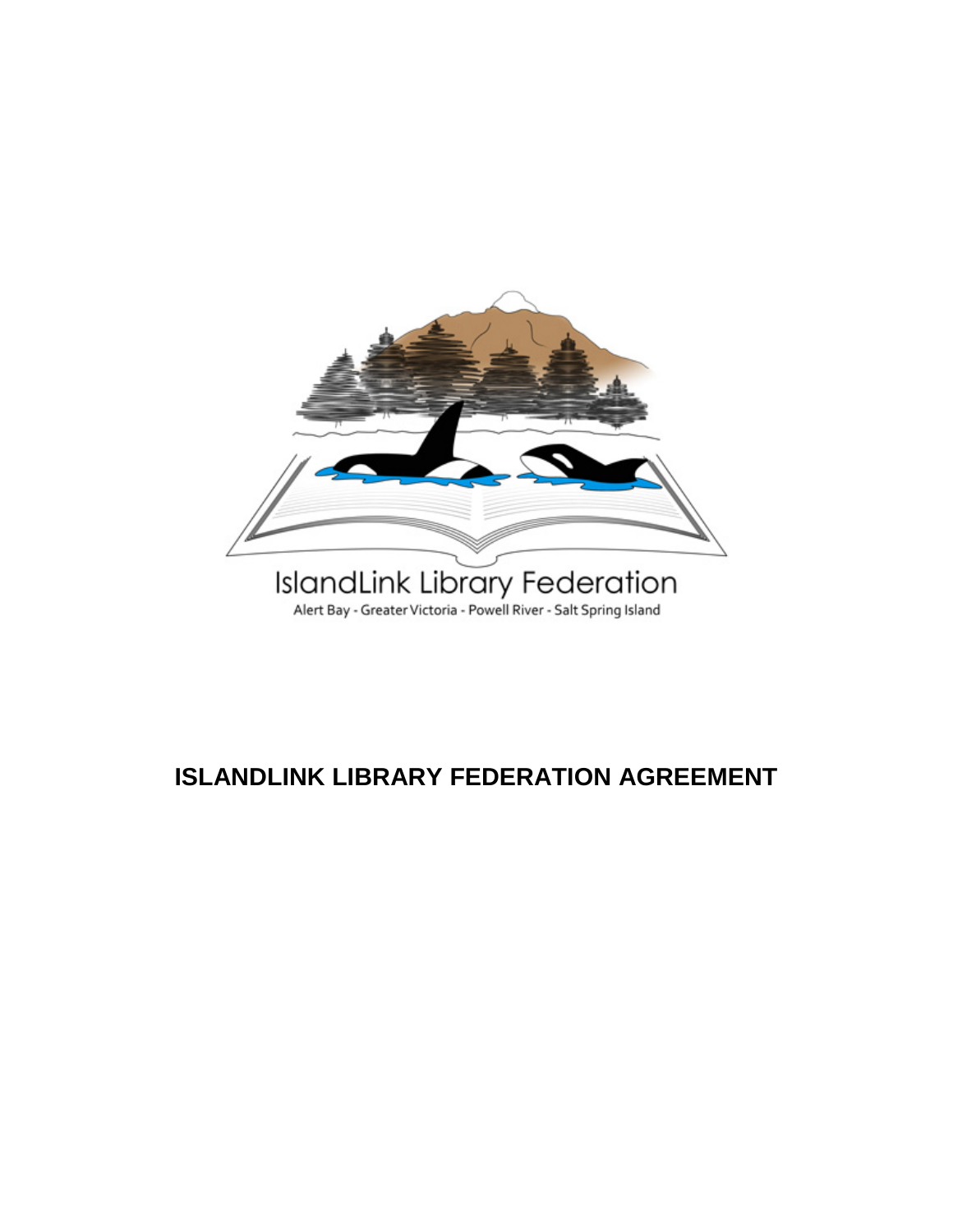#### **ISLANDLINK LIBRARY FEDERATION AGREEMENT**

This agreement between the Alert Bay Public Library Association, the Greater Victoria Public Library, the Powell River Public Library and the Salt Spring Island Public Library Association forms the bylaws of the IslandLink Library Federation.

#### **Definitions:**

Board – the appointed representatives of the Members

Federation – IslandLink Library Federation

Fiscal Year – January 1 – December 31

Member(s) – library or libraries with membership in the Federation

LDAG – Library Directors' Advisory Group

Librarian – Head/Chief Librarian or Library Director of a member library

Libraries and Literacy – BC Ministry of Education Branch responsible for public libraries Manager – staff member responsible for Federation operations

The Members work together to provide dynamic public library service by:

- 1. Using resources well,
- 2. Developing quality public library service,
- 3. Working collaboratively,
- 4. Creating training and professional development opportunities

#### **A. Governance**

The Federation is directed by the Board composed of 1 appointed representative from each Member. The Librarian from each of the Members is a participant in the LDAG.

#### **B. Board Members**

- a. Are active Trustees on the Boards of the Members,
- b. Serve a 2-year term beginning on April 1 in the year appointed,
- c. May be reappointed.
- d. Vacancies occurring between appointments are immediately filled by the Member.
- e. Board members or alternates are reimbursed only for necessary expenses incurred while acting on behalf of the Federation. Expenses must be approved by the Federation Treasurer or Manager.

#### **C. Officers**

- a. A Chairperson, Vice-Chairperson and Treasurer are elected at the first meeting of each fiscal year.
- b. Vacancies are filled by election as required.

#### **D. Meetings of the Board**

a. All meetings are conducted in accordance with Robert's Rules of Order Newly Revised.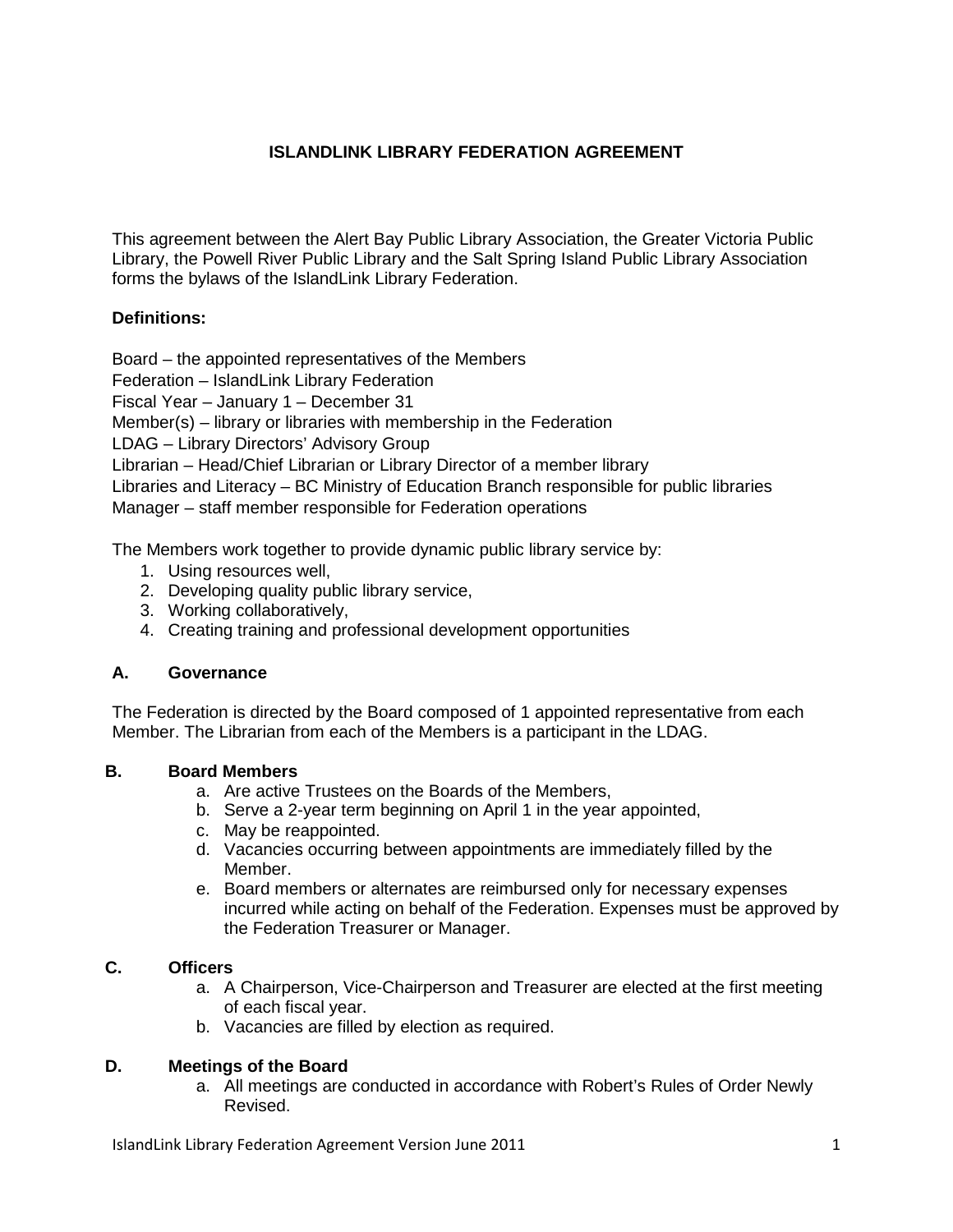- b. There are at least 2 meetings /year.
- c. Meetings are in-person or via teleconference or Internet conference.
- d. Meetings require 30 days' written notice stating time and place and including an agenda.
- e. Special meetings may be called by the Chairperson or by written request of at least 2 Board members. Special meetings require 7 days' written notice stating the reason for the special meeting.
- f. Written notice of meetings may be posted electronically.
- g. Each Member has 1 vote and a majority of Board members is required for a quorum.
- h. The Manager records and files minutes of meetings, and sends minutes to Board and LDAG members.
- i. Votes may be by show of hands, secret ballot, electronic or telephone. Proxy votes require 7 days' written notice to the Manager.
- j. The Librarian of each Member attends Board meetings as an advisor.
- k. Board members or Librarians may appoint an alternate to attend a meeting.
- l. Except for in-camera sessions, Board meetings are open to the public.

#### **E. Committees**

- a. The Board may appoint committees as necessary.
- b. Committees follow rules imposed by the Board and report as required by the Board.
- c. The Board Chairperson and Manager are ex-officio members of all committees.

#### **F. Staff Support**

- a. The Board appoints a Manager and other staff as required.
- b. The Manager reports to the Board Chairperson.
- c. All other staff report to the Manager.

#### **G. LDAG**

- a. The Librarian of each Member participates in the LDAG.
- b. The Manager uses the advice of the LDAG to implement the Strategic Plan (Appendix 1).
- c. The LDAG advises the Board on policy and planning.
- d. The LDAG meets at least 4 times per year.
- e. LDAG meetings are in-person, or via teleconference or Internet conference.

#### **H. Finances and Records**

a. The Board appoints at least 2 signing officers.

- b. The Treasurer and Manager prepare a provisional budget for the upcoming year, which is approved by the LDAG at least 2 months before the end of the fiscal year.
- c. The Board approves the budget prior to the new year.
- d. The Board authorizes all changes to the approved budget.
- e. Accounts and financial records are maintained according to generally accepted accounting principles.
- f. The Manager prepares monthly financial statements and submits them to the Treasurer each month, then to the Board members after approval by the Treasurer.
- g. The Manager prepares year-end financial statements and submits them to the Treasurer and Chairperson within 30 days of the yearend. Once they are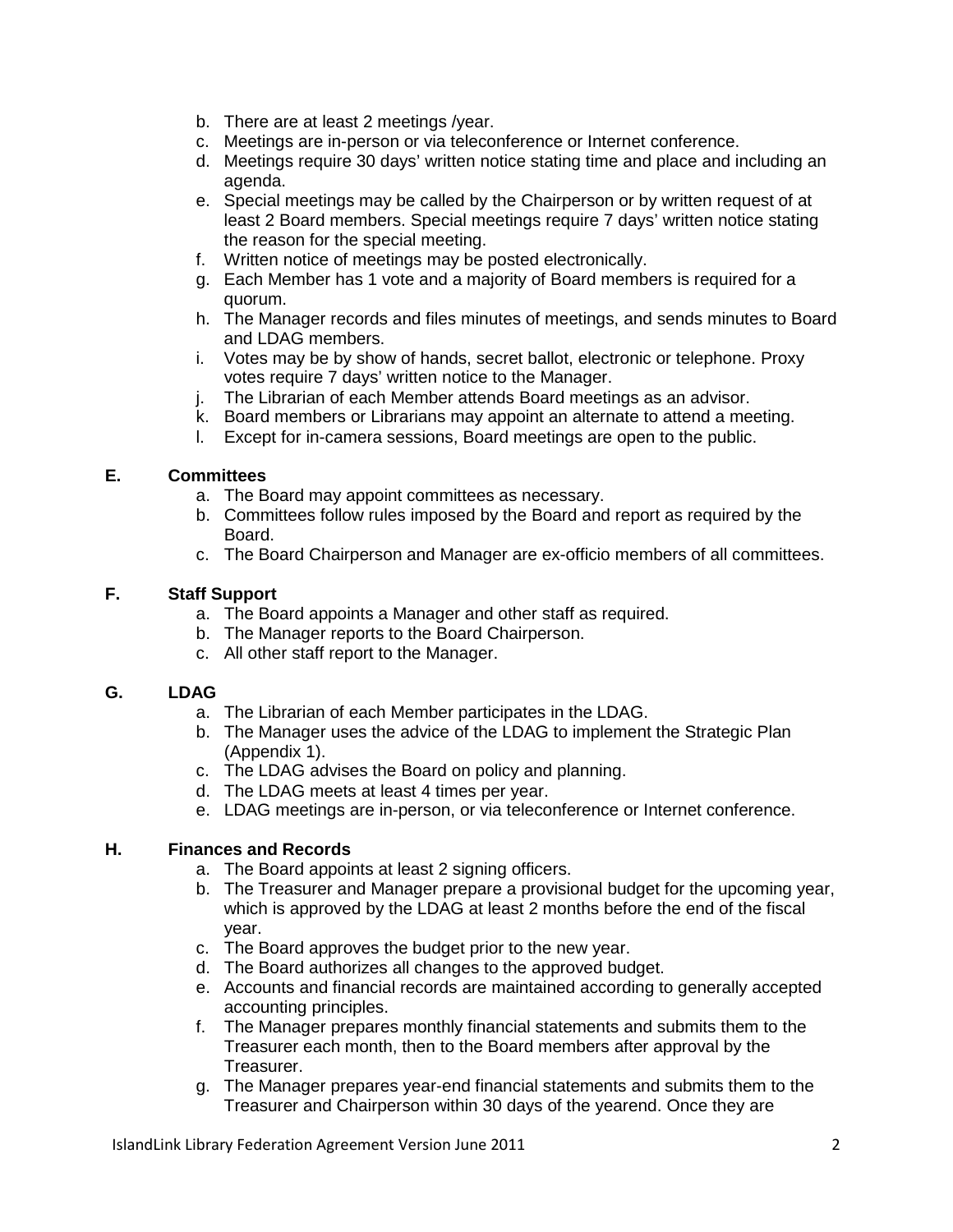approved and signed, the Manager mails an original copy to each Board Member.

- h. The Manager prepares the Statement of Financial Information (SOFI) and submits it to the Treasurer and Chairperson for their review by April 15<sup>th</sup> of each year. Once approved and signed, the Manager submits the SOFI to Libraries and Literacy by the due date.
- i. If the Federation is dissolved or discontinued any remaining assets and liabilities will be shared by the Members on a prorated basis following the same per library/per capita formula used to calculate funding from Libraries and Literacy.

#### **I. Opting Out**

a. A Member may opt out of participating in a Federation project or program, and is not required to make a direct financial contribution to a project or program if opting out.

#### **J. New Members**

- a. A public library may submit a written request for membership.
- b. The Board may accept new members when this is approved by a majority vote of Board members.
- c. The Manager will notify Libraries and Literacy of new members within 1 month of admittance.
- d. The Board may agree to provide full or partial service to organizations other than public libraries.

#### **K. Ending Membership**

- a. A Member intending to end membership in the Federation must apply to the Board in writing by September 30 for an ending date of December 31.
- b. All benefits and responsibilities of membership will continue during that time.
- c. The Member will have until November 30 to withdraw its application to end membership.
- d. The Manager will notify Libraries and Literacy by February 28 of any members that have ended membership.
- e. Application to re-join the Federation may be made according to Article J.

### **L. Obligations**

- a. If a Member fails to perform its obligations under this agreement it will be considered in breach of this agreement and be given 30 days written notice from the Board to correct the breach.
- b. A Member that fails to correct the breach within the 30 days will cease to have any rights under this agreement.
- c. The Member's financial obligations to the Federation will continue to be payable.

#### **M. Amendments**

a. The Board may amend this agreement by majority vote if written notice of the motion to amend has been sent to all Board members at least 30 days in advance of a Board meeting.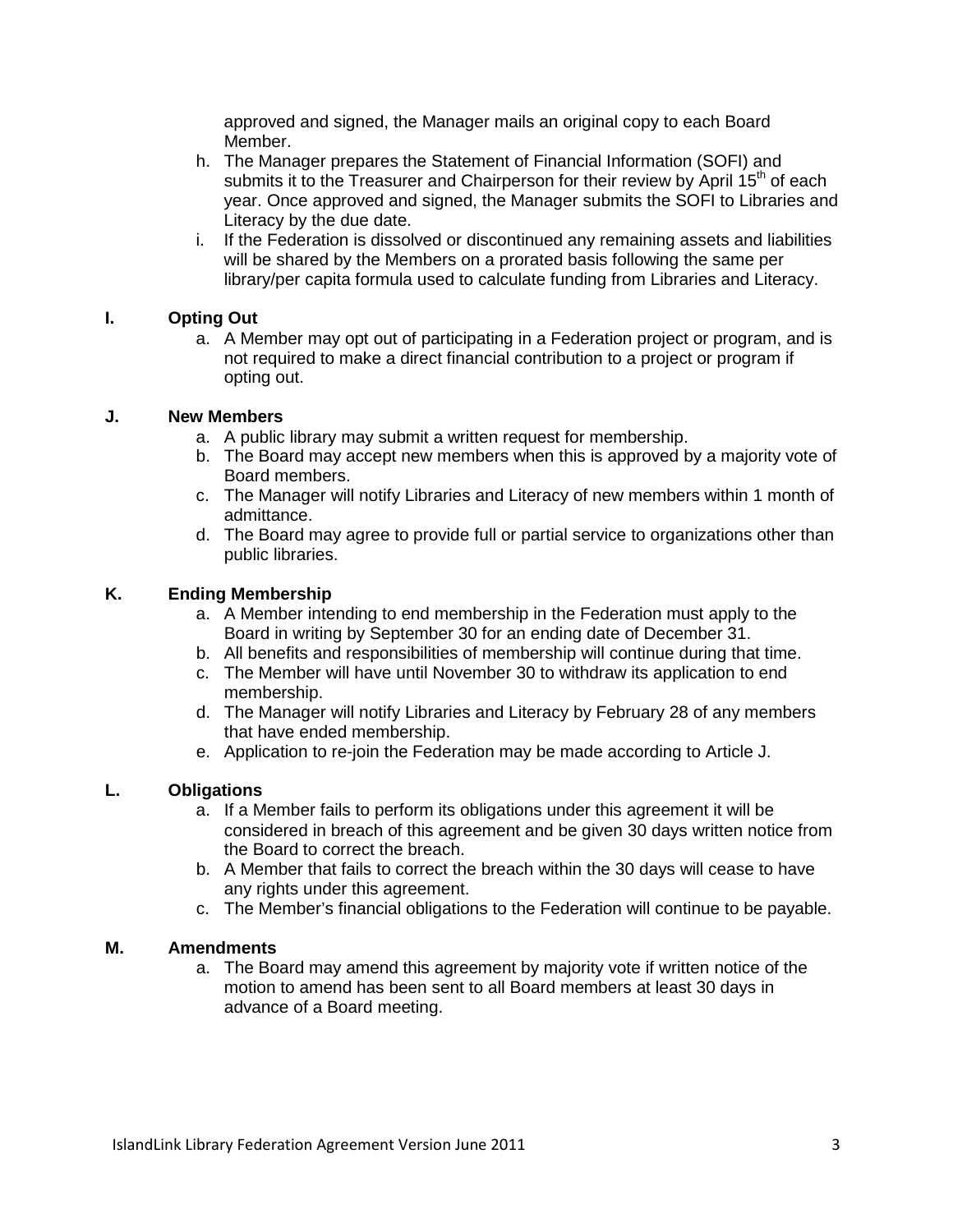### **THE MEMBERS AGREE TO BE BOUND BY THE TERMS OF THIS AGREEMENT**:

ALERT BAY PUBLIC LIBRARY ASSOCIATION by its Authorized Signatory:

| <b>NAME</b>                                                                     | <b>DATE</b> |  |
|---------------------------------------------------------------------------------|-------------|--|
| <b>GREATER VICTORIA PUBLIC LIBRARY</b><br>by its Authorized Signatory:          |             |  |
| <b>NAME</b>                                                                     | <b>DATE</b> |  |
| POWELL RIVER PUBLIC LIBRARY<br>by its Authorized Signatory:                     |             |  |
| <b>NAME</b>                                                                     | <b>DATE</b> |  |
| SALT SPRING ISLAND PUBLIC LIBRARY ASSOCIATION<br>by its Authorized Signatory:   |             |  |
| <b>NAME</b>                                                                     | <b>DATE</b> |  |
| APPROVED BY THE MINISTER OF EDUCATION pursuant to section 49 of the Library Act |             |  |

\_\_\_\_\_\_\_\_\_\_\_\_\_\_\_\_\_\_\_\_\_\_\_\_\_\_\_\_\_\_\_\_\_\_\_\_ \_\_\_\_\_\_\_\_\_\_\_\_\_\_\_\_\_\_\_

Minister of Education DATE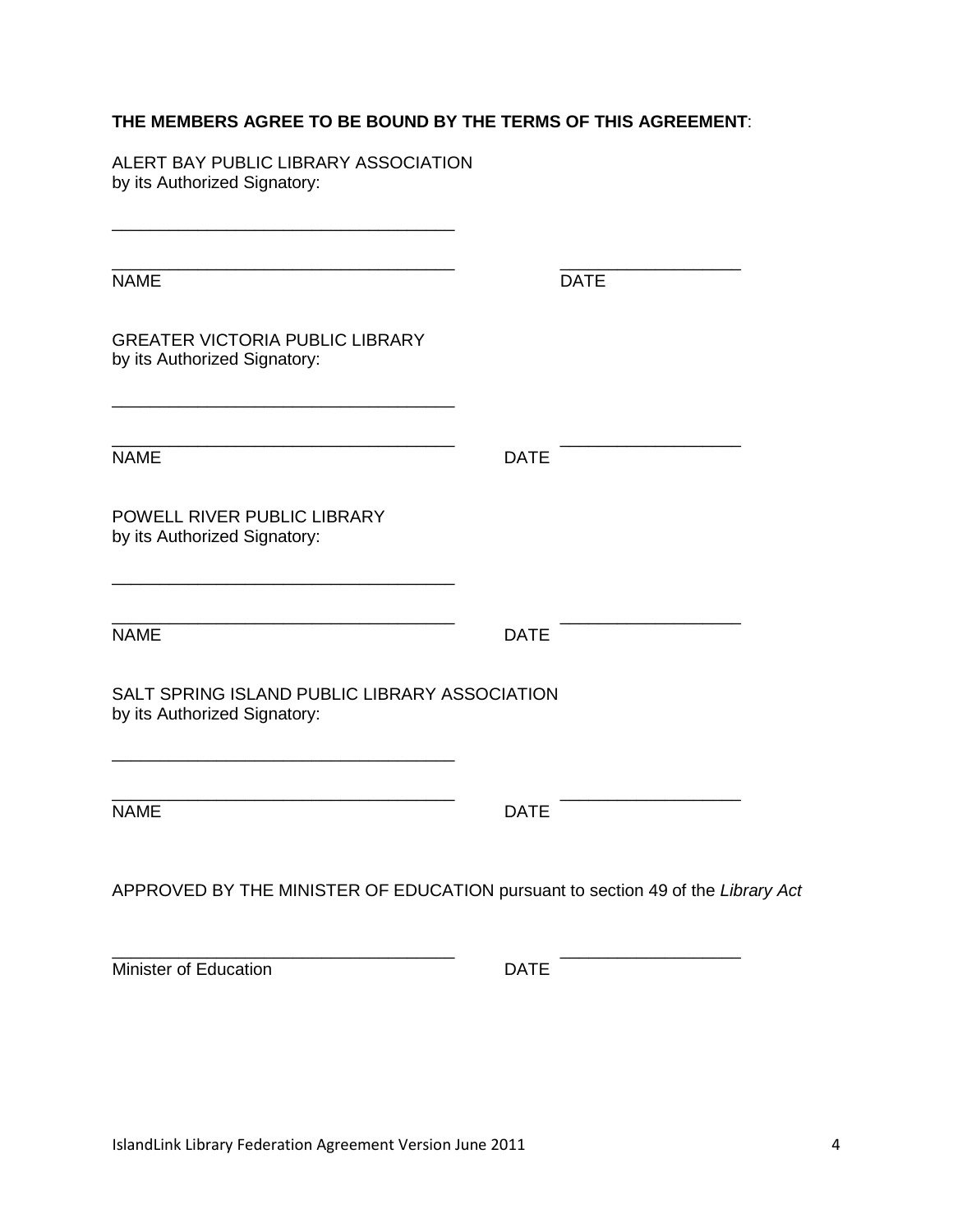### **Appendix 1**



**Strategic Plan 2013-2016**

## **IslandLink Library Federation Mission Statement: The Federation helps its members provide dynamic public library service while maintaining their local autonomy.**

#### **2013-2016 Strategic Areas**

#### **Priority 1**

**To enhance the capacity and creativity of member libraries to transform public library services** Objectives:

- Increase the number and quality of events and programs
	- o Coordinate grant and proposal writing to secure funding for expanded regional programming
	- o Explore opportunities for cost-effective promotion of member libraries
	- o Coordinate Federation-wide programs
- Provide training opportunities
	- o Conduct an annual training needs assessment
	- o Share best practices and discuss mutual challenges
	- o Provide both in-person and virtual workshops
- Cultivate progressive user experience
	- o Research and share knowledge of trends in library service
	- o Provide support for ongoing dialogue between member libraries and their communities
	- o Provide support to member libraries to enable rapid response to evolving user needs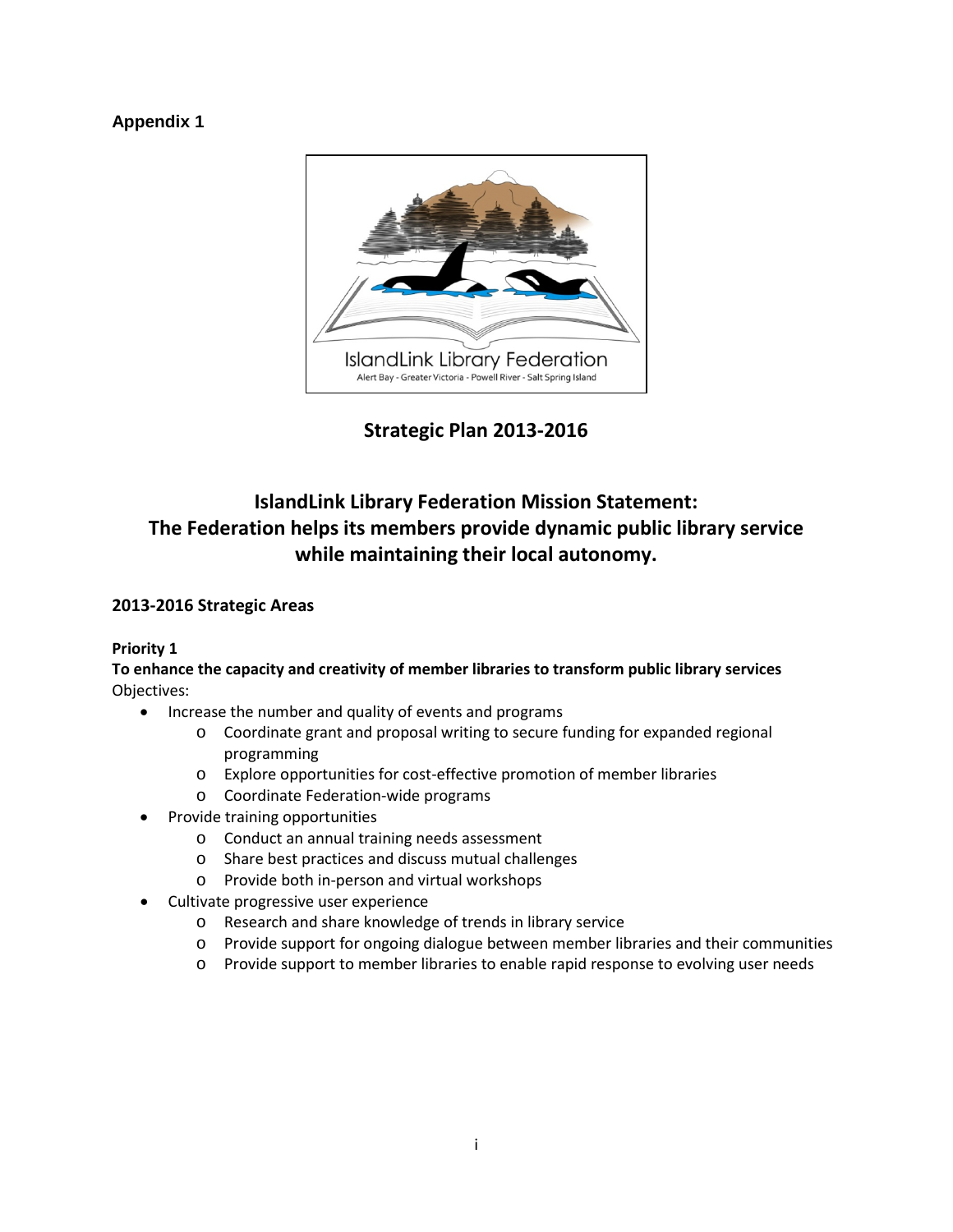#### **Priority 2**

**To foster cooperation among member libraries and the BC library community** Objectives:

- Identify and leverage economies of scale for purchases of goods and services
	- o Support participation in BC Libraries Cooperative initiatives
	- o Coordinate consortium purchasing
- Develop sharing of resources
	- o Investigate potential for methods of sharing of current resources
	- o Investigate potential for and methods of building shared collections
- Advocate for public libraries
	- o Achieve a greater understanding of member libraries
	- o Maintain active membership in BCLA, BCLTA, ABCPLD and other library organizations
	- o Support member libraries to further develop local, regional and provincial partnershps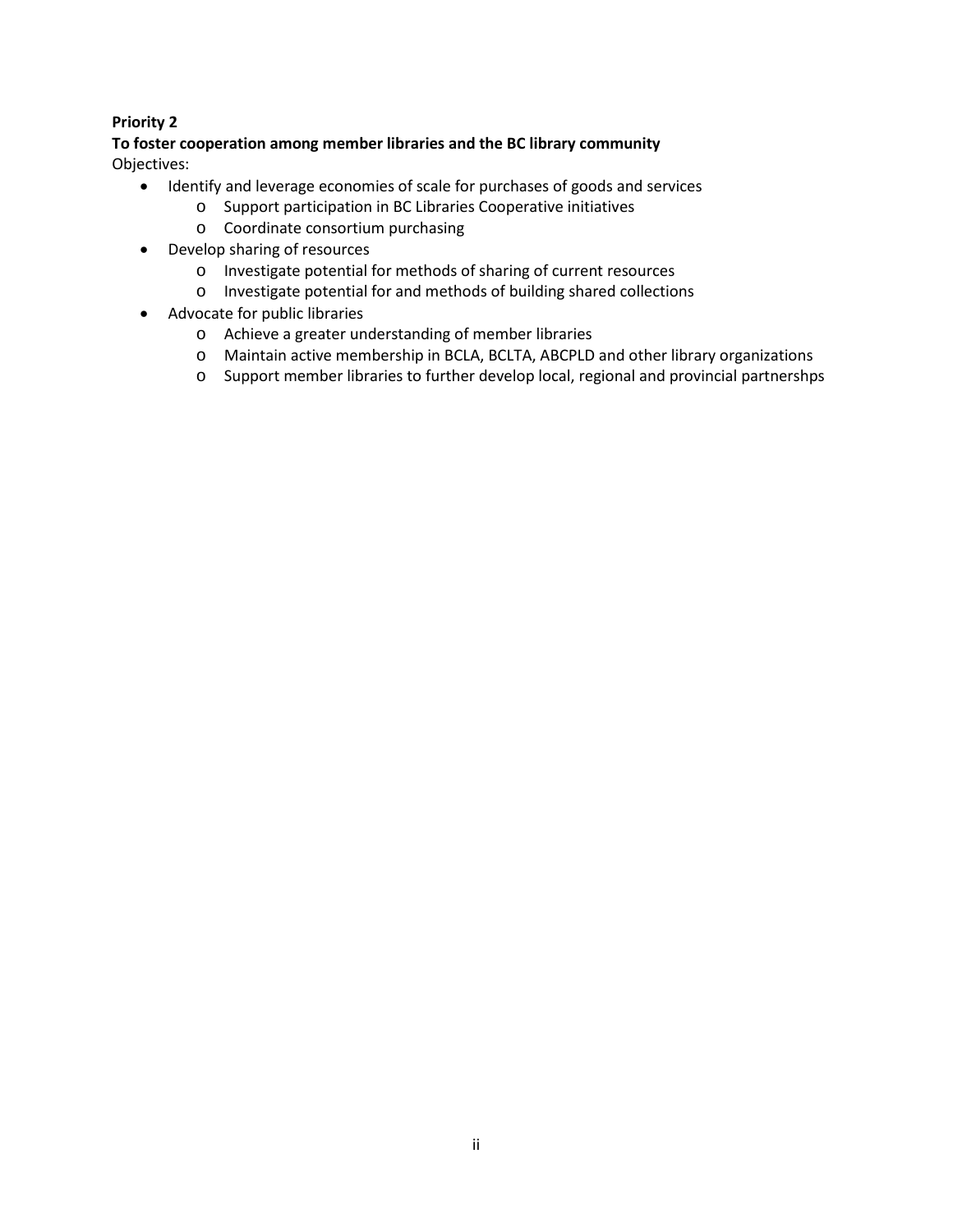### **IslandLink Library Federation Strategic Plan 2010-2013**

#### **Priority 1 – Use Resources Well**

*Exploit Federation-wide economies of scale for purchases of goods and services.*

Actions:

- Investigate opportunities for Federation-wide purchases that reduce member Library costs
- Coordinate bulk purchasing of Library supplies and services
- Negotiate Federation-wide vendor discounts
- Maintain a list of preferred suppliers

*Encourage BC Libraries Cooperative initiatives that support our member libraries.* Action:

• Participate in developing BC Libraries Cooperative initiatives

#### **Priority 2 – Develop quality public Library services**

*Support literacy programs and collections in member libraries.* Action:

• Help member libraries collaborate with community organizations concerned with literacy issues.

#### *Develop and support Federation-wide programs for children and adults*

These programs are coordinated by IslandLink staff, and are funded through grants, the IslandLink program funds or member libraries.

Actions:

- Identify and fill program gaps in Federation libraries
- Write grant applications and proposals to secure program funding
- Create Federation-wide programs

#### **Priority 3 – Work collaboratively**

Actions:

- Provide research support for member Library initiatives that may include grants, programs or recent Library trends
- Enable information exchanges and members assisting other members